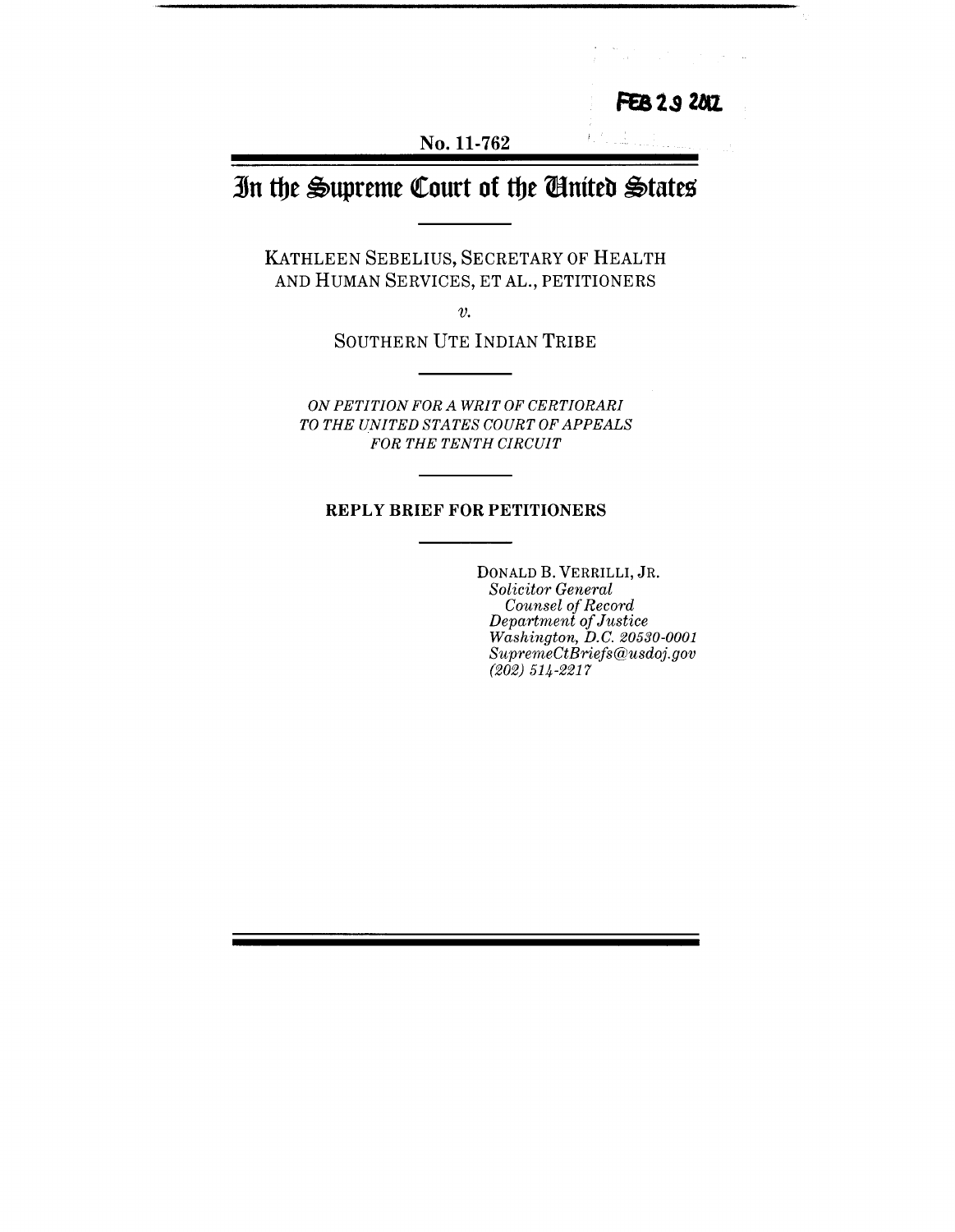# Dionk Page

 $\mathcal{A}$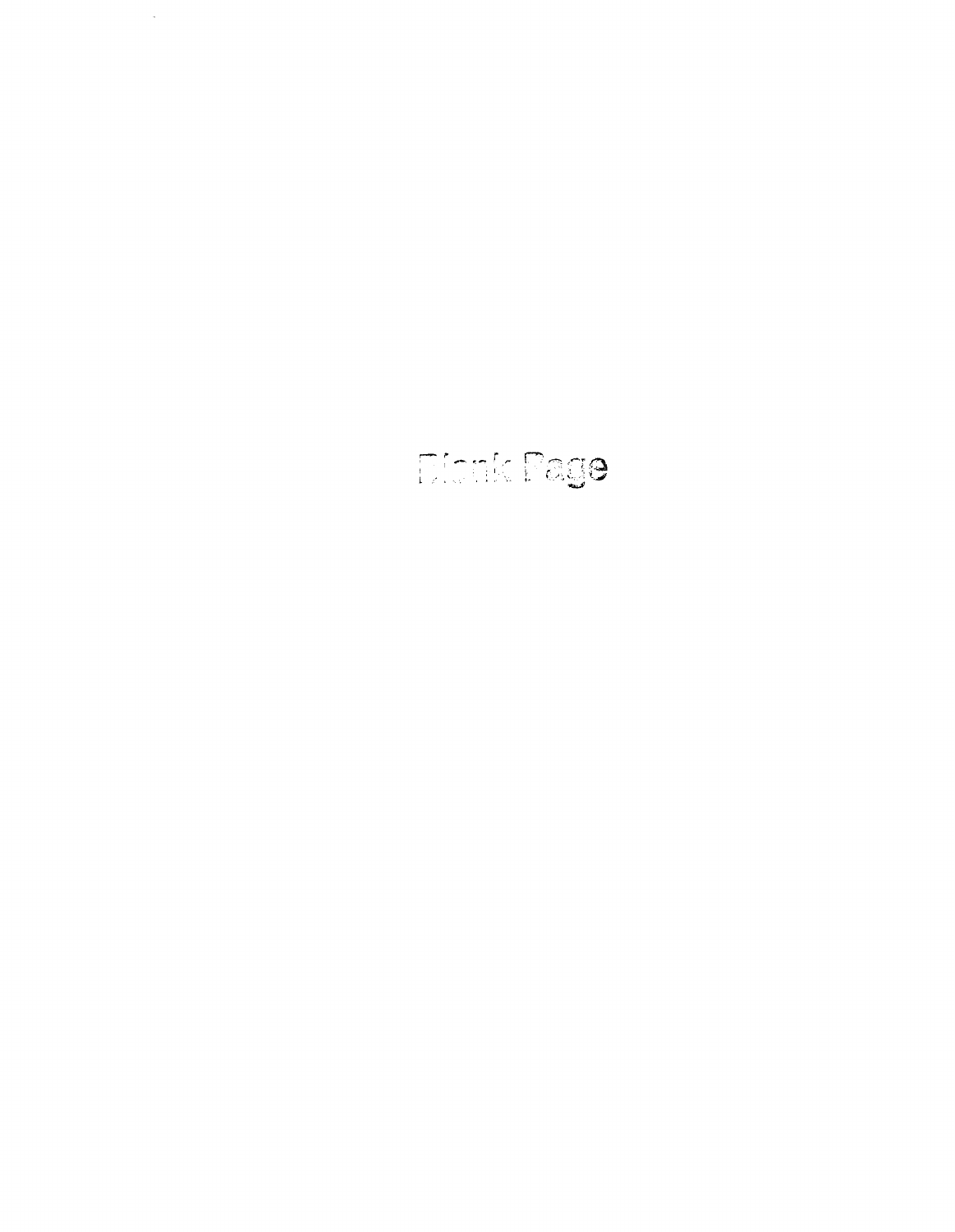### **TABLE OF AUTHORITIES**

 $\label{eq:1} \mathcal{L}_{\mathcal{A}}(\mathcal{A}) = \mathcal{L}_{\mathcal{A}}(\mathcal{A}) = \mathcal{L}_{\mathcal{A}}(\mathcal{A}) = \mathcal{L}_{\mathcal{A}}(\mathcal{A}) = \mathcal{L}_{\mathcal{A}}(\mathcal{A}) = \mathcal{L}_{\mathcal{A}}(\mathcal{A})$ 

\_\_\_\_\_\_\_\_\_

.<br>Martxoaren 14

.<br>Nationalpois de primer Pija - - - e e 100 e - 100

 $\label{eq:1} \frac{1}{2} \left( \frac{1}{2} \left( \frac{1}{2} \left( \frac{1}{2} \left( \frac{1}{2} \left( \frac{1}{2} \left( \frac{1}{2} \left( \frac{1}{2} \left( \frac{1}{2} \left( \frac{1}{2} \left( \frac{1}{2} \left( \frac{1}{2} \left( \frac{1}{2} \left( \frac{1}{2} \right) \right) - \frac{1}{2} \left( \frac{1}{2} \left( \frac{1}{2} \left( \frac{1}{2} \right) \right) - \frac{1}{2} \left( \frac{1}{2} \left( \frac{1}{$ 

| Case:<br>Page                                                                                                                                                                                                                                                                                |
|----------------------------------------------------------------------------------------------------------------------------------------------------------------------------------------------------------------------------------------------------------------------------------------------|
| Ramah Navajo Chapter v. Salazar, 644 F.3d 1054<br>(10th Cir. 2011), cert. granted, 132 S. Ct. 995                                                                                                                                                                                            |
| Constitution and statutes:                                                                                                                                                                                                                                                                   |
| U.S. Const. Art. I, § 9, Cl. 7 (Appropriations Clause) . 5<br>Anti-Deficiency Act, 31 U.S.C. 1341 et seq. $\ldots \ldots \ldots 5$<br>Department of Defense, Emergency Supplemental<br>Appropriations to Address Hurricanes in the Gulf<br>of Mexico, and Pandemic Influenza Act, 2006, Pub. |
|                                                                                                                                                                                                                                                                                              |
| Department of the Interior, Environment, and<br>Related Agencies Appropriations Act, 2006,                                                                                                                                                                                                   |
|                                                                                                                                                                                                                                                                                              |
|                                                                                                                                                                                                                                                                                              |
| Tit. IV, 119 Stat. 549:                                                                                                                                                                                                                                                                      |
|                                                                                                                                                                                                                                                                                              |
| Indian Self-Determination and Education                                                                                                                                                                                                                                                      |
|                                                                                                                                                                                                                                                                                              |
|                                                                                                                                                                                                                                                                                              |
|                                                                                                                                                                                                                                                                                              |
|                                                                                                                                                                                                                                                                                              |
|                                                                                                                                                                                                                                                                                              |
|                                                                                                                                                                                                                                                                                              |

(I)

.<br>2009 - Alfred Andrew Marie (1983 - 1994), electronic de la contentidad de la contentidad de la Carlo Carlo Ca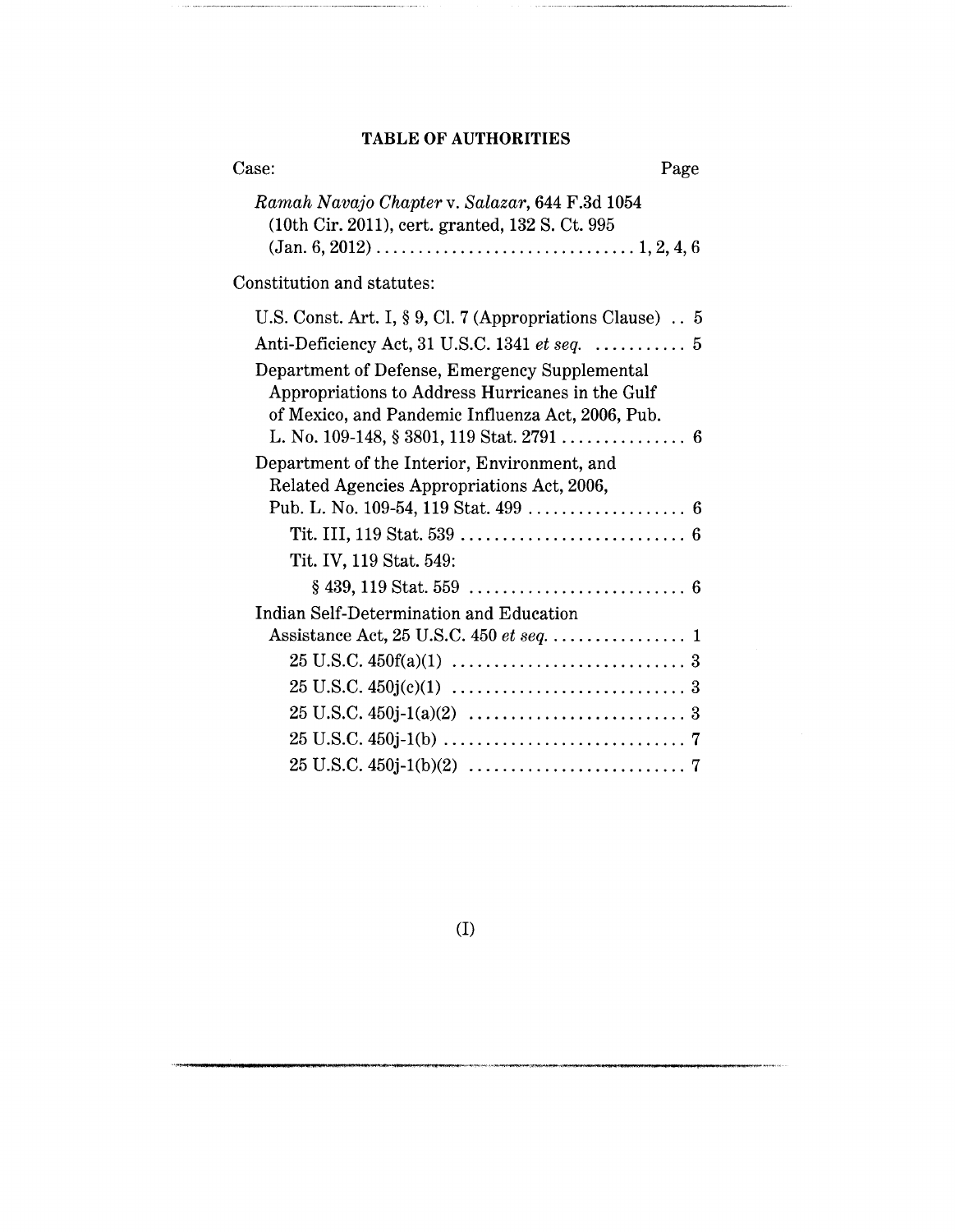# **Elenk Page**

 $\cdot$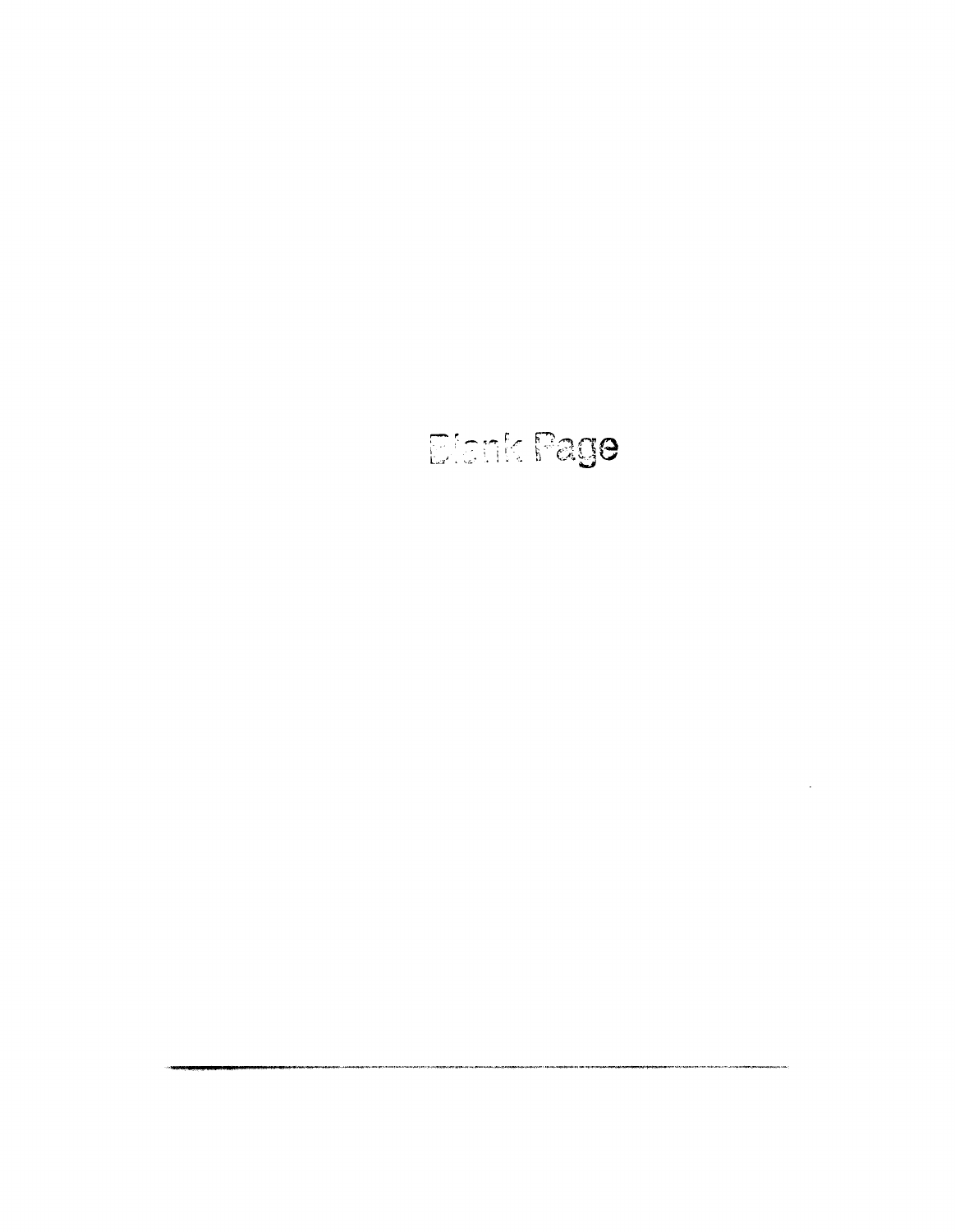## *<u>In the Supreme Court of the Cinited States</u>*

**No. 11-762**

KATHLEEN SEBELIUS, SECRETARY OF HEALTH AND HUMAN SERVICES, ET AL., PETITIONERS

 $\overline{v}$ .

SOUTHERN UTE INDIAN TRIBE

*ON PETITION FOR A WRIT OF CERTIORARI TO THE UNITED STATES COURT OF APPEALS FOR THE TENTH CIRCUIT*

#### **REPLY BRIEF FOR PETITIONERS**

The Tenth Circuit ruled that the Secretary must accept an Indian tribe's proposal for a self-determination contract under the Indian Self-Determination and Education Assistance Act (ISDA), 25 U.S.C. 450 *et seq.,* even if the Secretary lacks sufficient funds under an express statutory appropriations cap to pay the tribe's requested contract support costs. See Pet. App. 23a-24a. As the petition for a writ of certiorari explains (at 14-15), that decision expressly builds upon the same court's earlier ruling in *Ramah Navajo Chapter v. Salazar,* 644 F.3d 1054, 1077 (10th Cir. 2011), cert. granted, 132 S. Ct. 995 (Jan. 6, 2012) (No. 11-551) *(Ramah Navajo),* that the ISDA "guarantee[s] funding" for a tribe's contract support costs without regard to the availability of appropriations. This Court recently granted the government's

(1)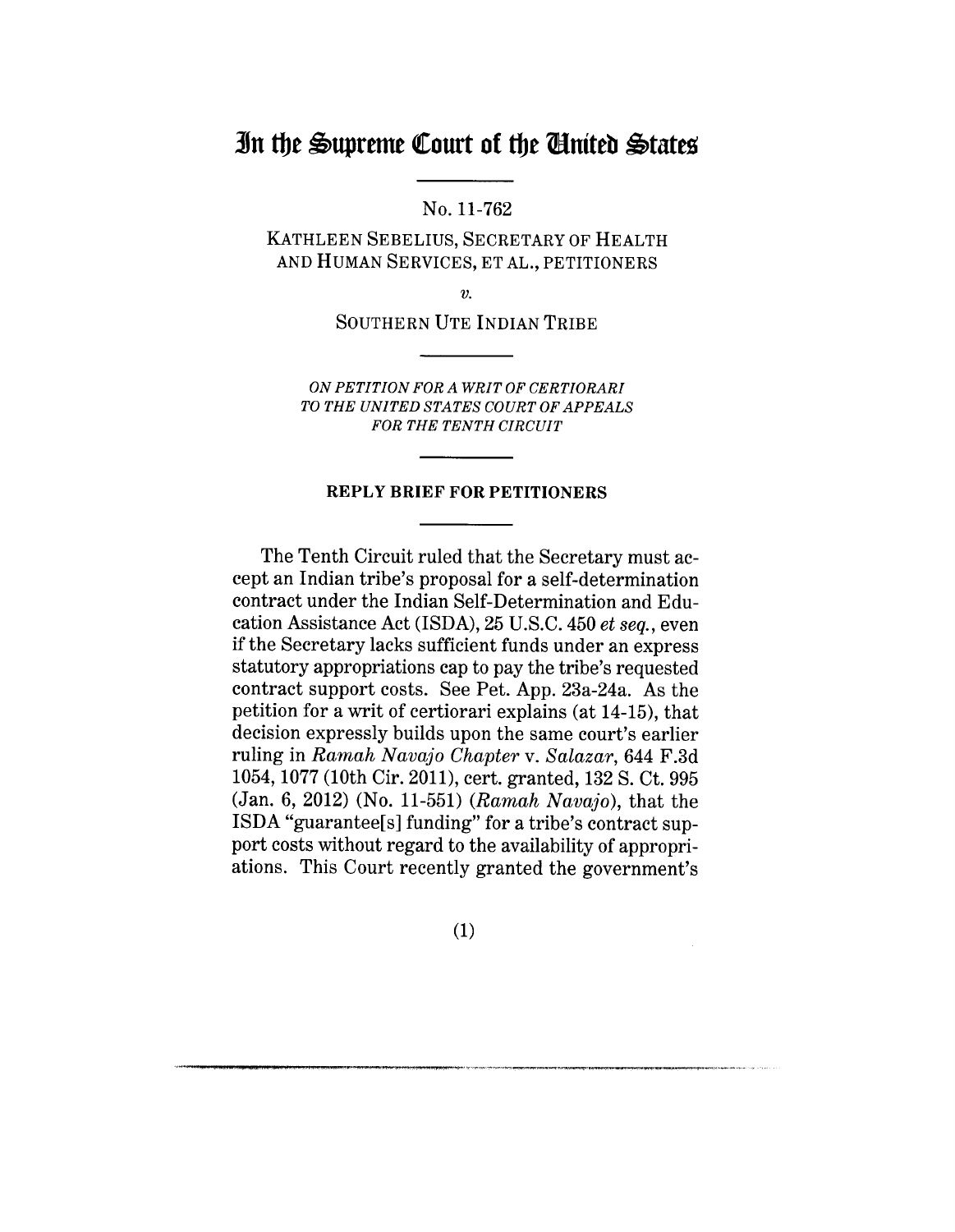petition for a writ of certiorari to review the Tenth Circuit's decision in *Ramah Navajo.* Because the decision below proceeds from the same flawed premises—including the notion that the ISDA itself guarantees "full" federal funding for tribes' contract support costs, see Pet. App. 23a-24a; *Ramah Navajo,* 644 F.3d at 1077--it is appropriate for the Court to hold this case pending its decision in *Ramah Navajo* and then dispose of the petition as appropriate.

Respondent contends that *Ramah Navajo* "presents an entirely different question, the answer to which should not affect the decision below." Br. in Opp. 10. But as respondent itself recognized in its briefs below, the Secretary's putative obligation under the ISDA to *promise to pay* money that Congress has not appropriated (the issue in this case) is both practically and legally intertwined with the Secretary's asserted liability under the ISDA for failing to *pay* money that Congress has not appropriated (the issue in *Ramah Navajo).* This Court's decision in *Ramah Navajo* is therefore likely to clarify, if not control, the proper resolution of the question presented here.

1. Respondent contends that "there is no reason to hold this case" for *Ramah Navajo* because the decision below concerns contract *formation* under the ISDA, while *Ramah Navajo* concerns contract *performance.* Br. in Opp. 14; see *id.* at 10-12. But the Tenth Circuit's error in this case was precisely that it treated those issues as unrelated—particularly where, as here, the "formation" issue is the Secretary's refusal to enter into a contract promising to pay sums that Congress has forbidden to be paid from the Treasury. While the ISDA generally "direct[s]" the Secretary "to enter into a selfdetermination contract" at the request of an Indian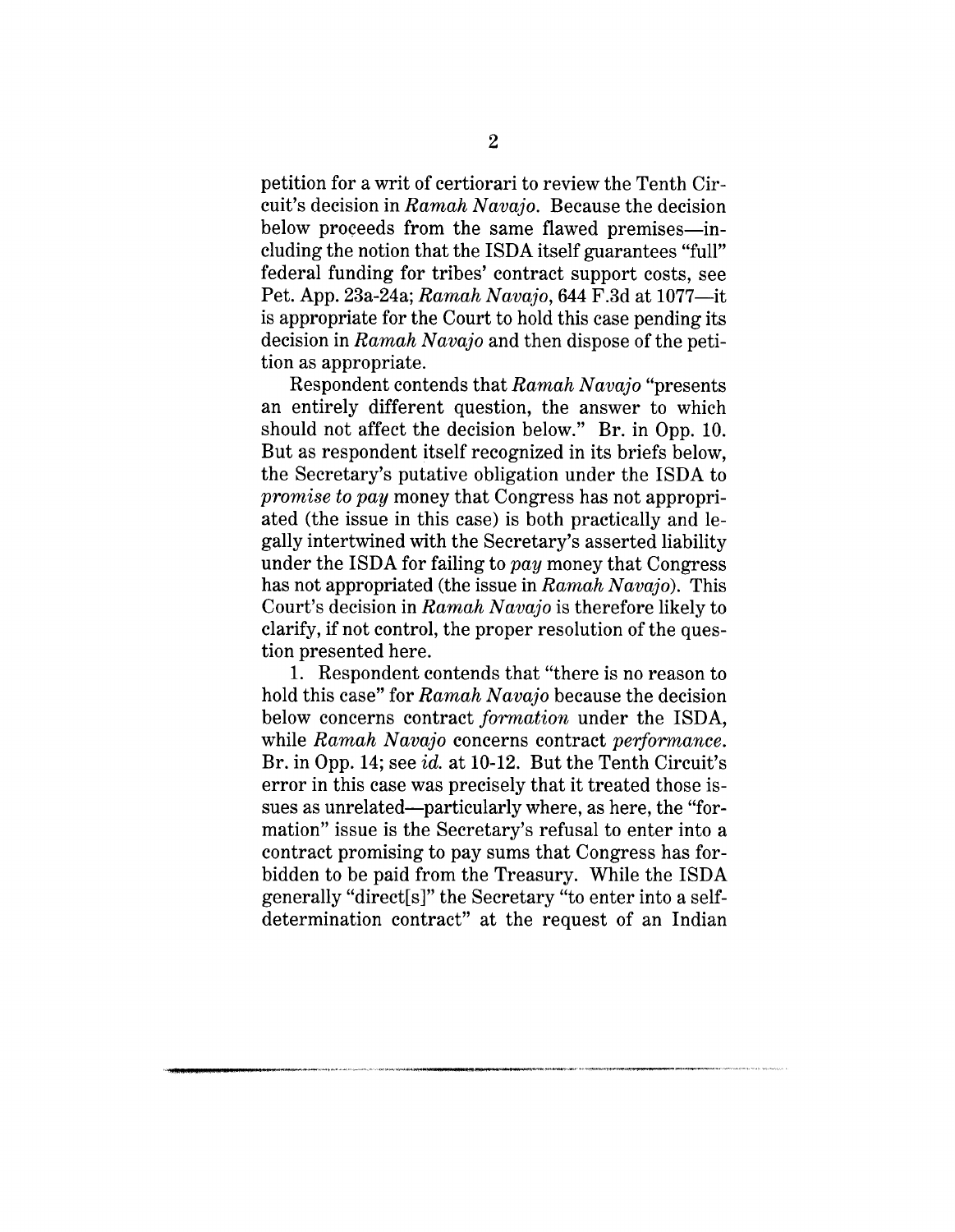tribe,  $25 \text{ U.S.C. } 450 \text{ f(a)}(1)$ , it provides that "[t]he *amounts* of such contracts shall be subject to the availability of appropriations."  $25$  U.S.C.  $450j(c)(1)$  (emphasis added). The Act thus contemplates that the initial determination of the government's financial obligation to a tribal contractor under an ISDA contract in a particular fiscal year—including any "amount for" the tribe's contract support costs under 25 U.S.C.  $450j-1(a)(2)$ —will depend on the amounts made available to the Secretary for that fiscal year by Congress. Put simply, the Act does not require the Secretary to accept a contract that Congress has not provided sufficient funds to perform.

Respondent itself recognized in its briefs below that, where the available appropriations are inadequate, questions of contract formation and performance under the ISDA are inescapably intertwined. In the district court, for example, respondent contended that a lack of available appropriations was not a proper basis for the Secretary to decline its request for an ISDA contract precisely because the Secretary could invoke the insufficiency of appropriations as a defense to a claim for breach of contract based on the Secretary's failure to provide the promised funds. See, *e.g.,* C.A. App. 266 (Pl.'s Resp. to Defs.' Mot. for Summ. J.) ("Rather than supporting the declination of an entire contract proposal, the lack of sufficient appropriations from Congress would only support a refusal of the agency to pay [contract support costs] under the terms of an existing contract."); *id.* at 274 (Pl.'s Reply to Defs.' Mem. in Opp. to Pl.'s Mot. for a Preliminary Inj.) (urging that insufficient appropriations are irrelevant to contract formation under the ISDA because "the express terms of the ISDA and the model agreement \* \* \* make the provision of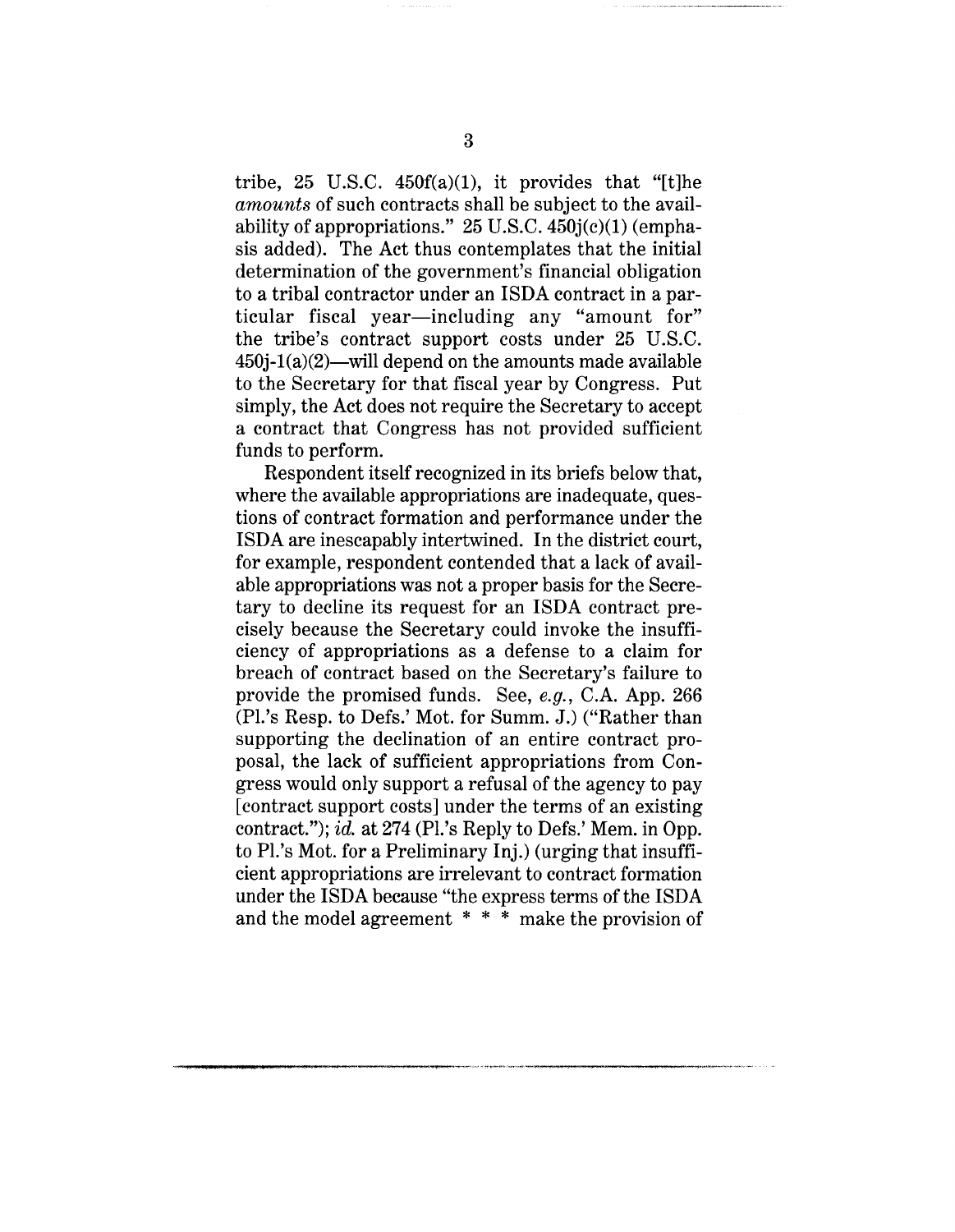funds subject to Congressional appropriations"). Respondent thus justified its arguments about contract formation on the ground that the Secretary could rely, during contract performance, on the very defense that the Tenth Circuit later rejected in *Ramah Navajo.*

Respondent made the same argument in its appellate briefs, which were filed prior to the Tenth Circuit's decision in *Ramah Navajo.* In urging the court of appeals to direct the Secretary to accept a contract specifying the "full amount" of respondent's requested contract support costs notwithstanding a lack of available funds, respondent emphasized that the Secretary would not actually be required to *pay* money in excess of the available appropriations: "[A]lthough section  $450j-1(a)(2)$  requires the Secretary to include the full amount of [contract support costs] in the self-determination contract, the Secretary is excused from *providing* those funds if appropriations are not available." Resp. C.A. Response/Reply Br. 3-4; see also Resp. C.A. Opening Br. 19 ("Under the Act, the full statutory amount [of funding] is added to the contract and payment is excused only if appropriations are subsequently found not to be legally available.").

Subsequently, in *Ramah Navajo,* the Tenth Circuit rejected the predicate for respondent's arguments, holding that the government may be required to pay all of a tribe's contract support costs, notwithstanding a statutory appropriations cap, as long as the appropriated sum is sufficient to cover any single contractor considered in isolation. See 644 F.3d at 1071 (asserting that "the insufficiency of a multi-contract appropriation to pay all contracts does not relieve the government of liability if the appropriation is sufficient to cover an individual contract"). Yet the Tenth Circuit *also* held, in the decision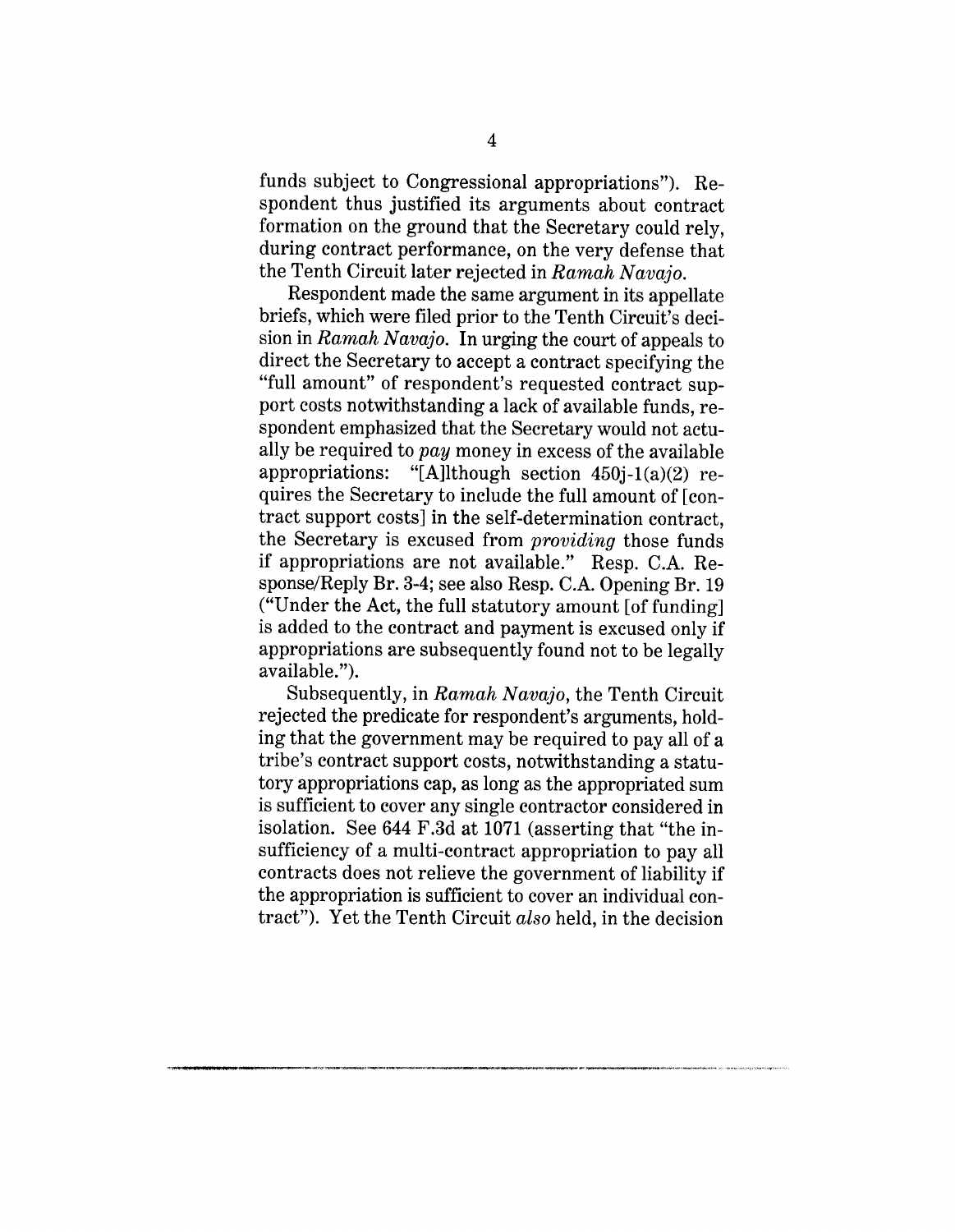below, that the Secretary must accept a tribe's proposal for a new ISDA contract—and must promise to pay all of the eligible contract support costs requested by the tribe--even if the Secretary lacks sufficient appropriations to fund the contract. See Pet. App. 23a-24a. As the petition for a writ of certiorari explains (at 15), the apparent effect of the two decisions, taken together, is to require the Secretary to enter into a contract to pay money that Congress has not authorized to be paid, yet to subject the government to immediate liability for breach of contract if the Secretary does not make the unauthorized payments. If that is the correct way to understand the interaction of the Tenth Circuit's rulings-and respondent does not suggest otherwise--the result is a scheme that Congress could not have intended, as the government's brief in *Ramah Navajo* demonstrates.<sup>1</sup> See Gov't Br. at 21-35, No. 11-551 (Feb. 17, 2012). This Court's decision in *Ramah Navajo* is thus likely to bear directly on the validity of the court of appeals' reasoning and decision below.

2. Respondent argues (Br. in Opp. 14) that the court of appeals purported to leave open the question whether "funds are, in fact, available to pay" respondent's contract support costs. Pet. App. 24a. But as the petition makes clear (at 15), that reservation was meaningless in light of *Ramah Navajo,* which held that appropriations are *always* available to pay a tribe's requested contract support costs under the ISDA, irrespective of any statutory cap, as long as Congress has appropriated sufficient funds to pay any single contractor considered in isola-

<sup>&</sup>lt;sup>1</sup> Respondent thus errs (Br. in Opp. 12 n.2) in suggesting that the government "does not challenge" the court of appeals' rulings concerning the Anti-Deficiency Act, 31 U.S.C. 1341 *et seq.,* and the Appropriations Clause of the Constitution, U.S. Const. Art. I, § 9, C1. 7.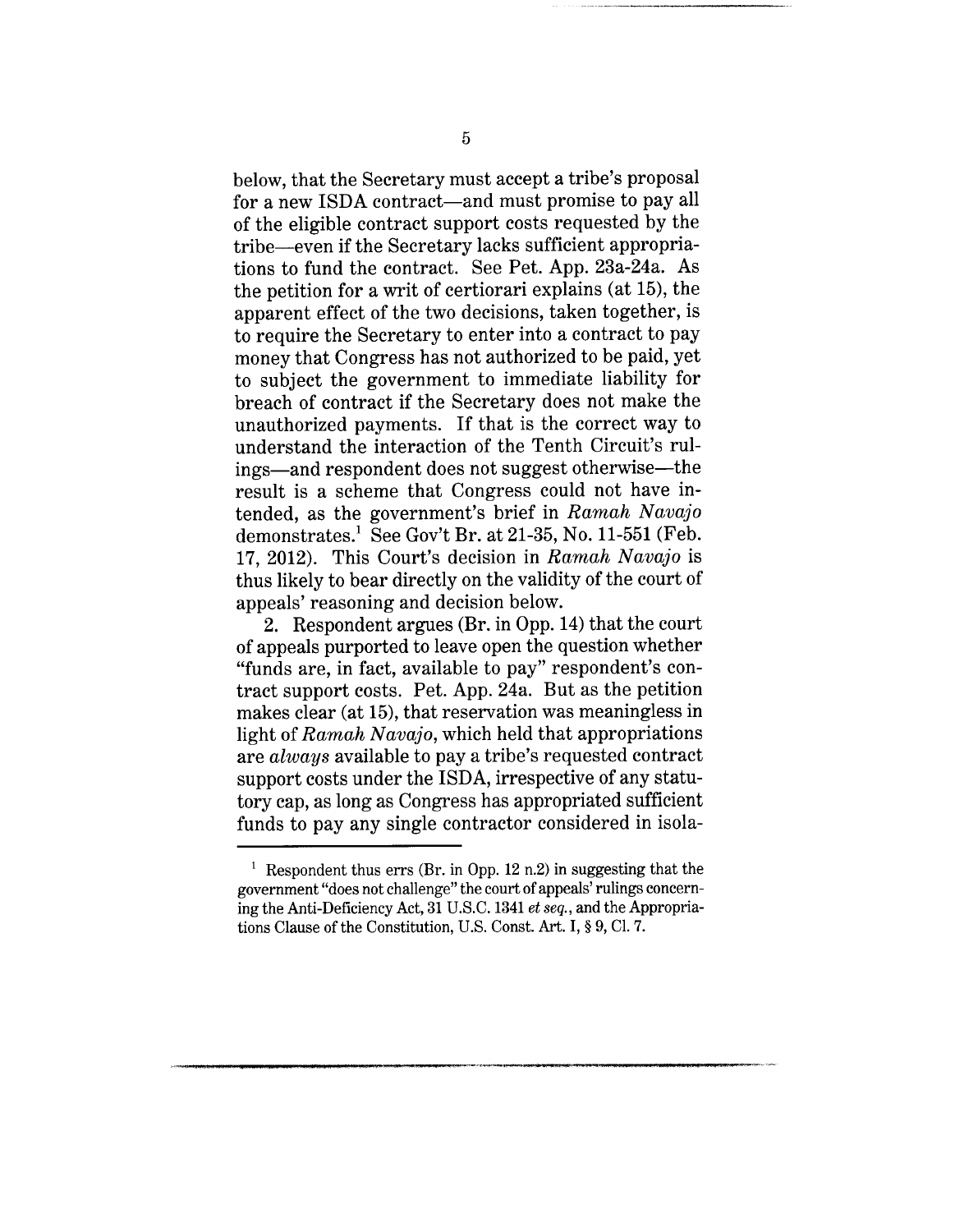tion. See 644 F.3d at 1071. The practical consequences of the decision below, like the validity of the panel's reasoning, will thus depend entirely on this Court's ruling in *Ramah Navajo.*

3. Finally, respondent argues (Br. in Opp. 12-13 & n.2) that the petition should be denied for "factbound" reasons related to the particular fiscal years at issue in this case. That argument is without merit. The court of appeals concluded that the Secretary could not properly decline respondent's contract proposal based on a lack of available appropriations in fiscal year (FY) 2005 because respondent had submitted an amended proposal with an effective date of October 1, 2005 $-i.e.,$ the first day of FY 2006. Pet. App. 15a-16a. For this reason, the court asserted that respondent "did not seek funds for fiscal year 2005." *Id.* at 22a. At the same time, however, the court declared that it "need not decide" whether the appropriations provided by Congress in FY 2006 (or any subsequent fiscal year) were sufficient to support respondent's amended proposal in light of the panel's holding that—as a matter of law—the Secretary is without authority to decline an ISDA contract because of insufficient appropriations. *Id.* at 17a n.6.

In fact, the expressly capped sum that Congress appropriated in FY 2006 for ISDA contract support costs was not sufficient to allow the Secretary even to satisfy the needs of existing tribal contractors, let alone to accept respondent's proposal for a new contract.<sup>2</sup> Cf.

 $2\;\;$  In FY 2006, the Indian Health Service (IHS) received a net appropriation of not to exceed \$264,730,028 for ISDA contract support costs. See Department of the Interior, Environment, and Related Agencies Appropriations Act, 2006, Pub. L. No. 109-54, 119 Stat. 539-540; see *id.* § 439, 119 Stat. 559 (0.476% rescission); Department of Defense, Emergency Supplemental Appropriations to Address Hurricanes in the Gulf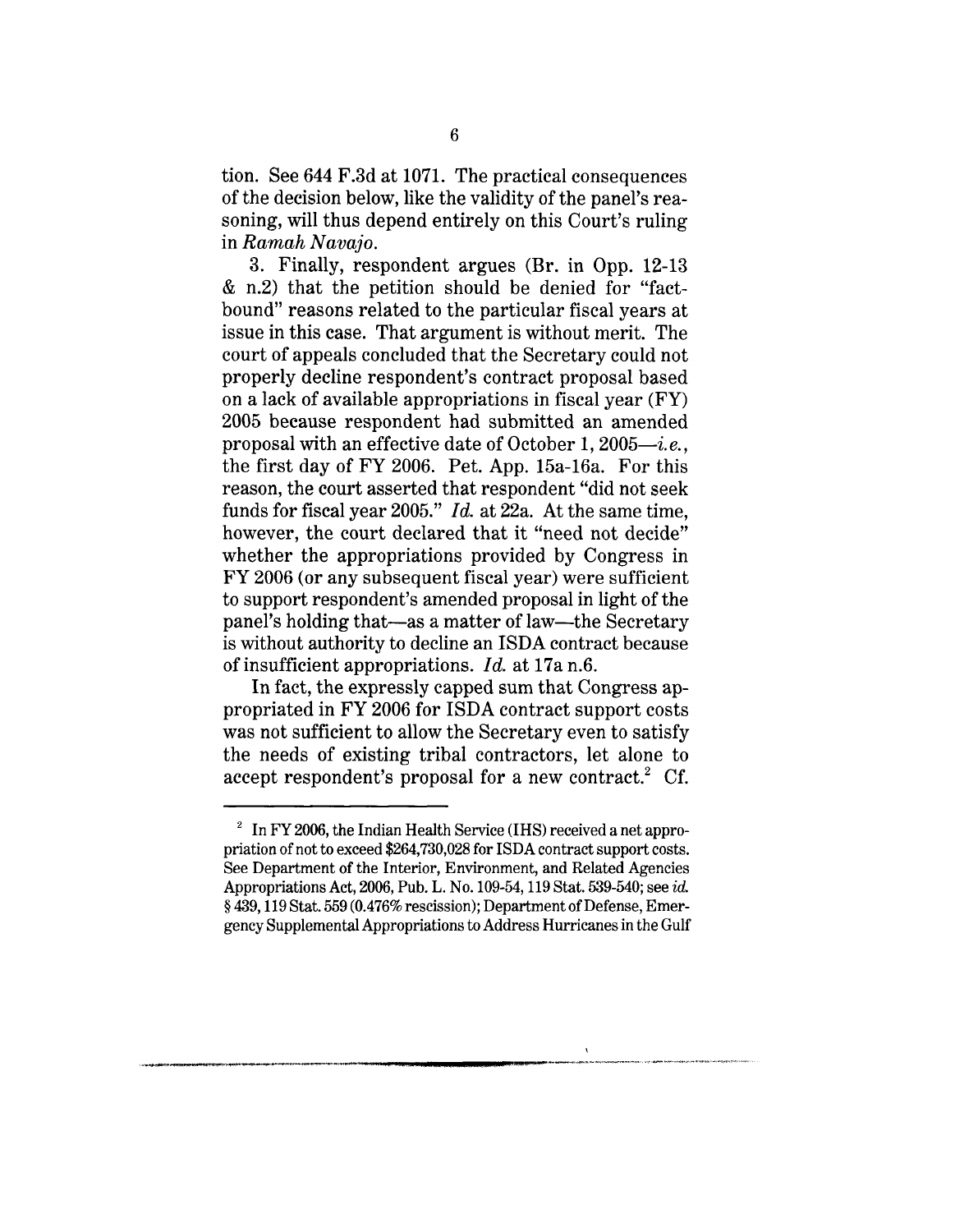25 U.S.C. 450j-l(b)(2) (prohibiting the Secretary from reducing funding under existing contracts except in specified circumstances). That is presumably why respondent never argued in the courts below that the expiration of fiscal year 2005 had any legal significance. The court of appeals drew that conclusion on its own, without the benefit of briefing, and it was mistaken. $3$  For this reason as well, it would be appropriate for the court of appeals to reconsider its reasoning in light of this Court's decision in *Ramah Navajo.*

of Mexico, and Pandemic Influenza Act, 2006, Pub. L. No. 109-148, § 3801, 119 Stat. 2791 (government-wide 1.0% rescission). That sum represented an increase of only \$1.047 million over the IHS's net appropriation for contract support costs in FY 2005, which was \$263,683,179. See Pet. 7-8 & n.4. Even aside from the unfunded requests of existing contractors, therefore, the Secretary could not have accepted respondent's proposal, which sought \$1.26 million in annual contract support costs, without diminishing the funding available to existing contractors. See Pet. App. 12a. As the government has explained in *Ramah Navajo,* the ISDA specifically relieves the Secretary of any obligation to favor certain tribes over others in that manner. 25 U.S.C. 450j-l(b); see Gov't Br., *Ramah Navajo,* No. 11-551, at 51-52.

<sup>3</sup> Similarly mistaken is respondent's argument (Br. in Opp. 12 n.2) that the Secretary"had no basis to refuse the contract based on a shortfall in fiscal year 2006 appropriations because, at the time [respondent] sought the contract, Congress had not yet even made fiscal year 2006 appropriations." In fact, respondent first proposed its contract in FY 2005, at a time when the agency's FY 2005 appropriations for contract support costs had already been fully obligated. Pet. App. 8a. Respondent subsequently amended its contract proposal to begin in FY 2006. On August 2, 2005, the President signed into law the IHS's appropriations act for FY 2006. See Pub. L. No. 109-54, 119 Stat. 499. The Secretary declined respondent's contract proposal two weeks later, on August 15, 2005. See Pet. App. 9a.